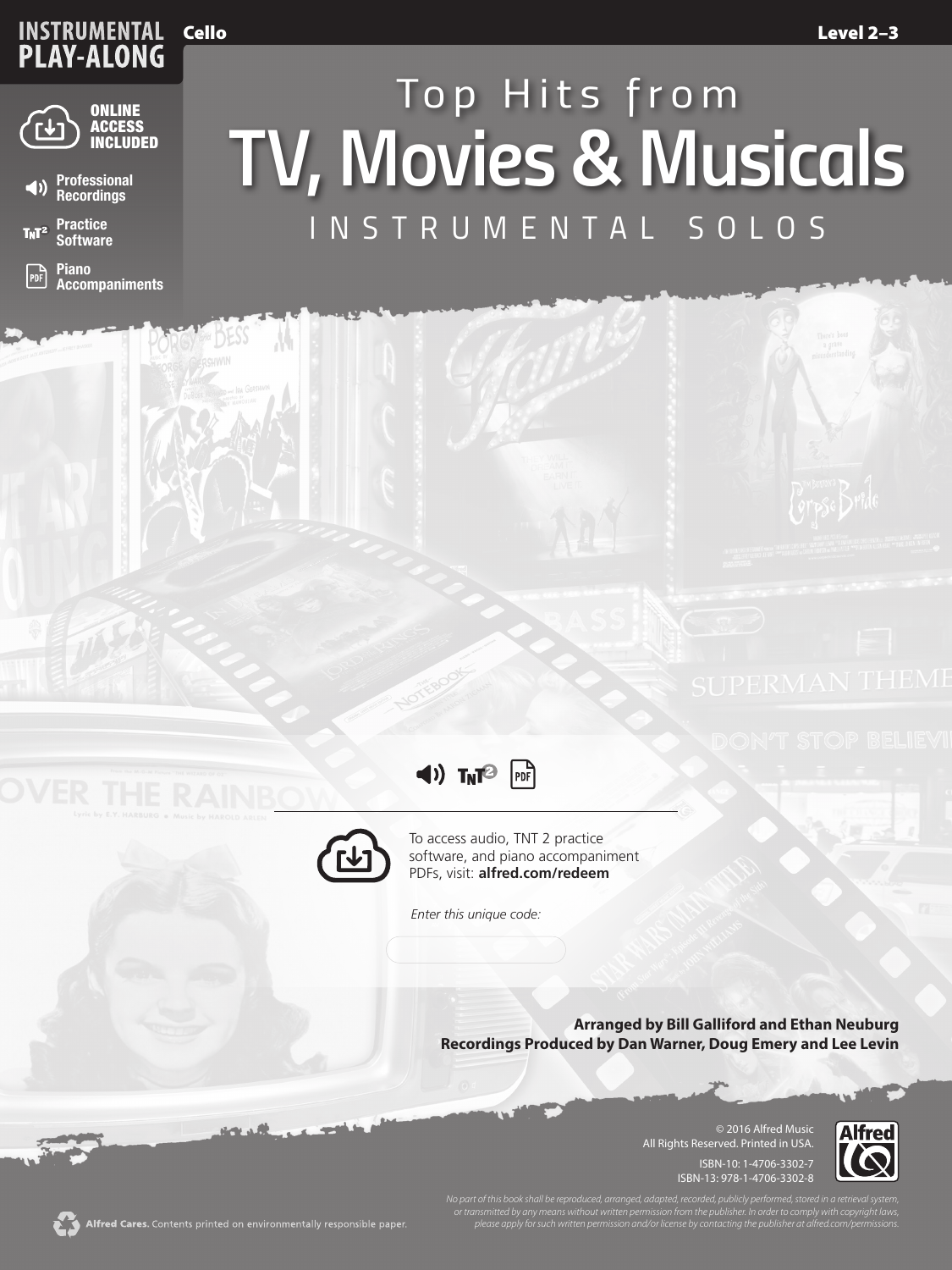## Contents

| <b>Song Title</b>                                                                        | Page | Demo<br><b>Track</b> | Play-Along<br><b>Track</b> |
|------------------------------------------------------------------------------------------|------|----------------------|----------------------------|
|                                                                                          |      |                      |                            |
| Glee / Meghan Trainor                                                                    |      |                      |                            |
| Casablanca                                                                               |      |                      |                            |
| Arthur / Christopher Cross                                                               |      |                      |                            |
| The Man Who Fell to Earth / Fats Domino                                                  |      |                      |                            |
| Love Actually / Joni Mitchell                                                            |      |                      |                            |
| American Idiot / Green Day                                                               |      |                      |                            |
| The Lion King / Elton John                                                               |      |                      |                            |
| The Lord of the Rings: The Fellowship of the Ring / Howard Shore                         |      |                      |                            |
| Coyote Ugly / LeAnn Rimes                                                                |      |                      |                            |
| Glee / Echosmith                                                                         |      |                      |                            |
| Corpse Bride / Danny Elfman                                                              |      |                      |                            |
| Diamonds Are Forever / Shirley Bassey                                                    |      |                      |                            |
| Once / The Swell Season                                                                  |      |                      |                            |
| The Wizard of Oz                                                                         |      |                      |                            |
| The Sopranos / Journey                                                                   |      |                      |                            |
| Fame / Irene Cara                                                                        |      |                      |                            |
| Follow the Yellow Brick Road/We're Off to See the Wizard  27. 34. 35<br>The Wizard of Oz |      |                      |                            |
| For Your Eyes Only / Sheena Easton                                                       |      |                      |                            |
| Goldfinger / Shirley Bassey                                                              |      |                      |                            |
| Ghostbusters / Ray Parker, Jr.                                                           |      |                      |                            |
| Rocky / Bill Conti                                                                       |      |                      |                            |
| The Good, the Bad and the Ugly / Ennio Morricone                                         |      |                      |                            |
| The Great Escape                                                                         |      |                      |                            |
| The Greatest / Whitney Houston                                                           |      |                      |                            |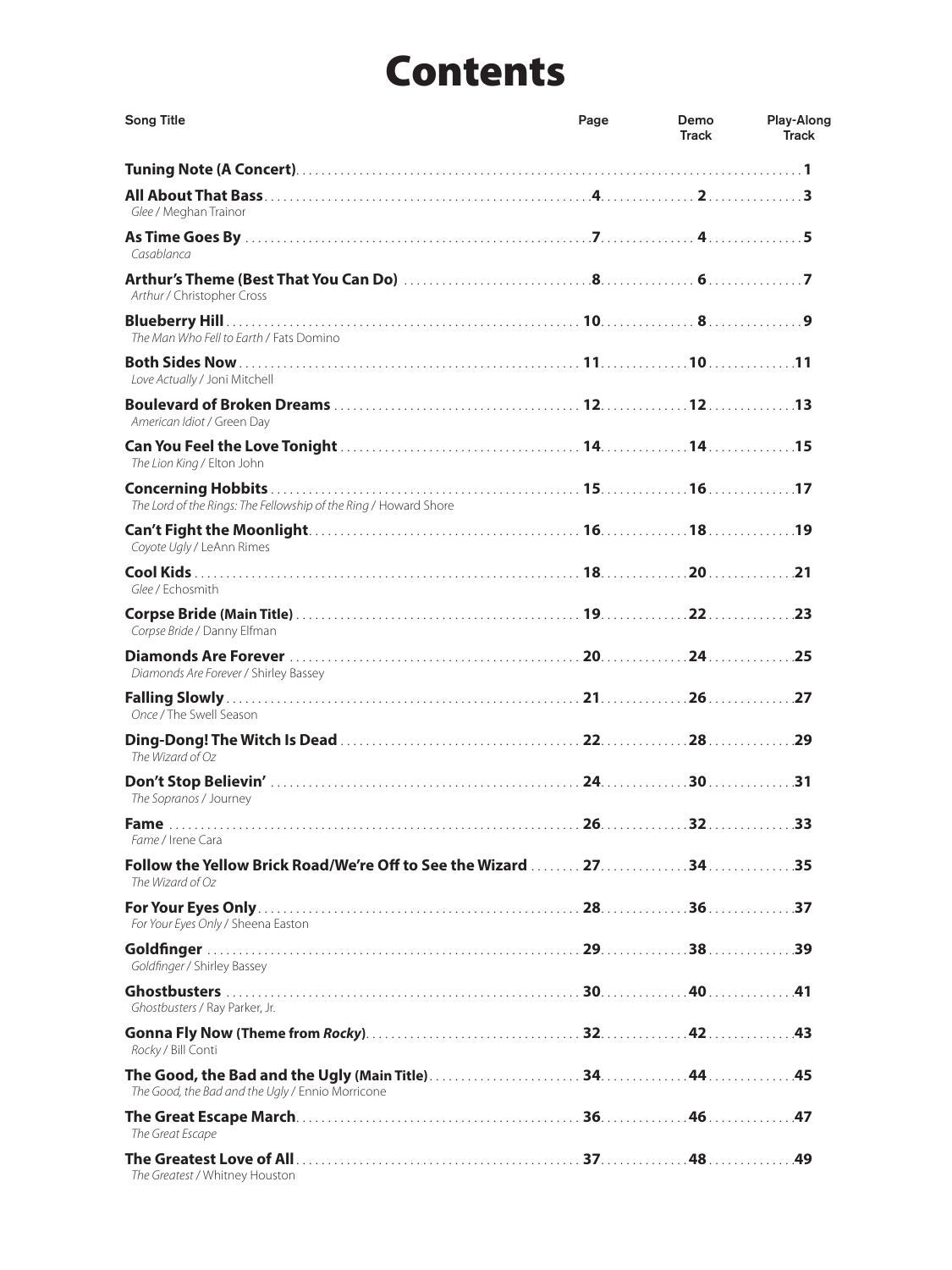| <b>Song Title</b>                                                | Page | Demo<br><b>Track</b> | Play-Along<br><b>Track</b> |
|------------------------------------------------------------------|------|----------------------|----------------------------|
| Pirates of the Caribbean: The Curse of the Black Pearl           |      |                      |                            |
| Harry Potter and the Sorcerer's Stone / John Williams            |      |                      |                            |
| Armageddon / Aerosmith                                           |      |                      |                            |
| The Lord of the Rings: The Fellowship of the Ring / Howard Shore |      |                      |                            |
| Dr. No / The John Barry Orchestra                                |      |                      |                            |
| Frozen / Idina Menzel                                            |      |                      |                            |
| The Magnificent Seven                                            |      |                      |                            |
| The Spy Who Loved Me / Carly Simon                               |      |                      |                            |
| The Notebook                                                     |      |                      |                            |
| The Wizard of Oz / Judy Garland                                  |      |                      |                            |
| Glee / Katy Perry                                                |      |                      |                            |
| Quest for Camelot / Celine Dion & Andrea Bocelli                 |      |                      |                            |
| Life or Something Like It / The Rolling Stones                   |      |                      |                            |
| $M^*A^*S^*H$                                                     |      |                      |                            |
| Furious 7 / Wiz Khalifa Ft. Charlie Puth                         |      |                      |                            |
| The Song Remains the Same / Led Zeppelin                         |      |                      |                            |
| Star Wars Episode IV: A New Hope / John Williams                 |      |                      |                            |
| Porgy & Bess / George Gershwin                                   |      |                      |                            |
| Superman / John Williams                                         |      |                      |                            |
| Glee / fun.                                                      |      |                      |                            |
| You Only Live Twice / Nancy Sinatra                              |      |                      |                            |
| The Sopranos / Procol Harum                                      |      |                      |                            |
| The Thomas Crown Affair / Dusty Springfield                      |      |                      |                            |
| Glee / Josh Groban                                               |      |                      |                            |
| Toy Story / Randy Newman                                         |      |                      |                            |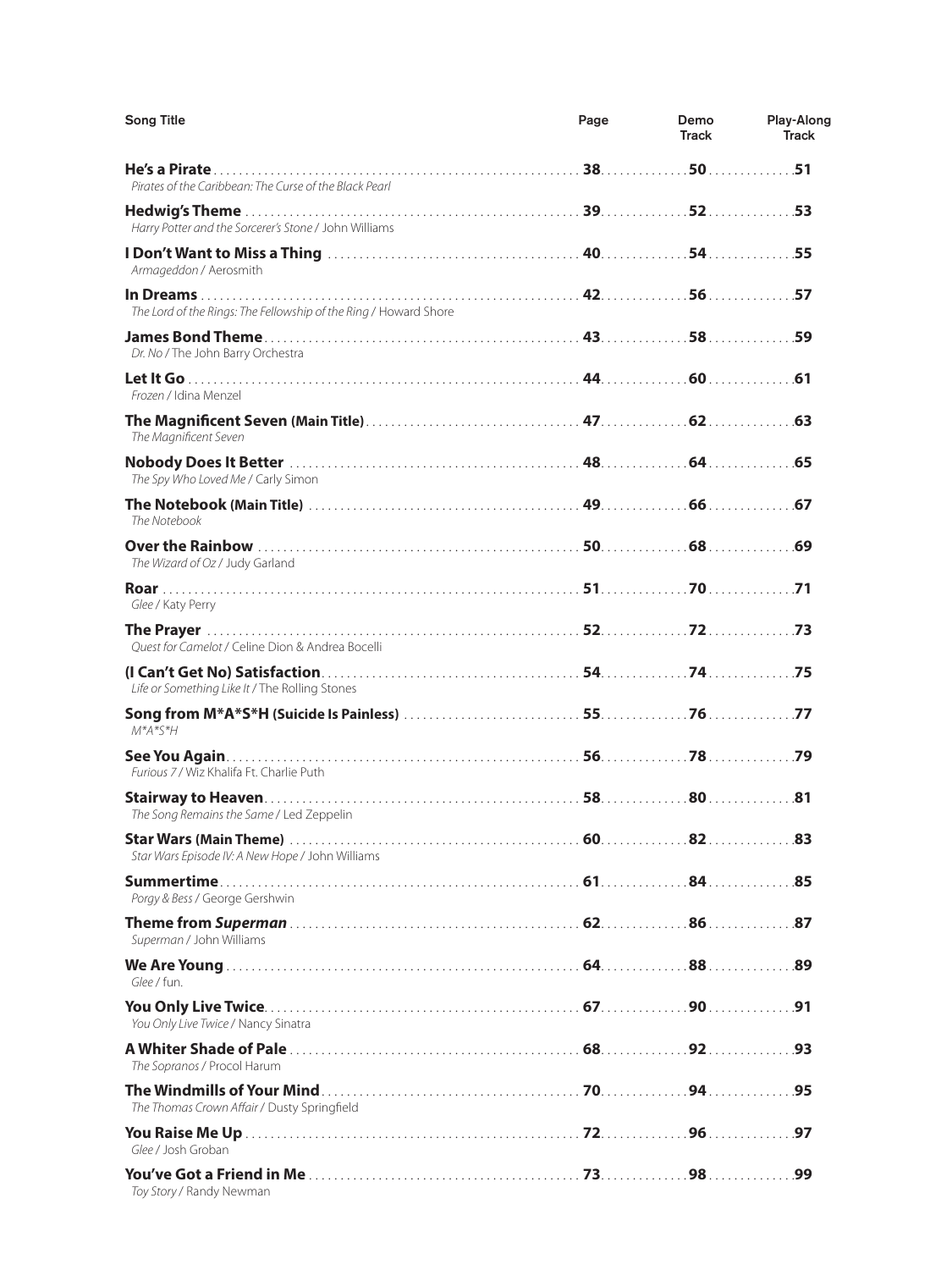## **ALL ABOUT THAT BASS**

Words and Music by MEGHAN TRAINOR and KEVIN KADISH



















All About That Bass - 3 - 1

© 2014 YEAR OF THE DOG MUSIC (ASCAP), a division of BIG YELLOW DOG, LLC and OVER-THOUGHT UNDER-APPRECIATED SONGS (ASCAP) International Copyright Secured All Rights Reserved Used by Permission

 $\left| \downarrow \right\rangle$ 

DEMO **2** PLAY-ALONG **3**